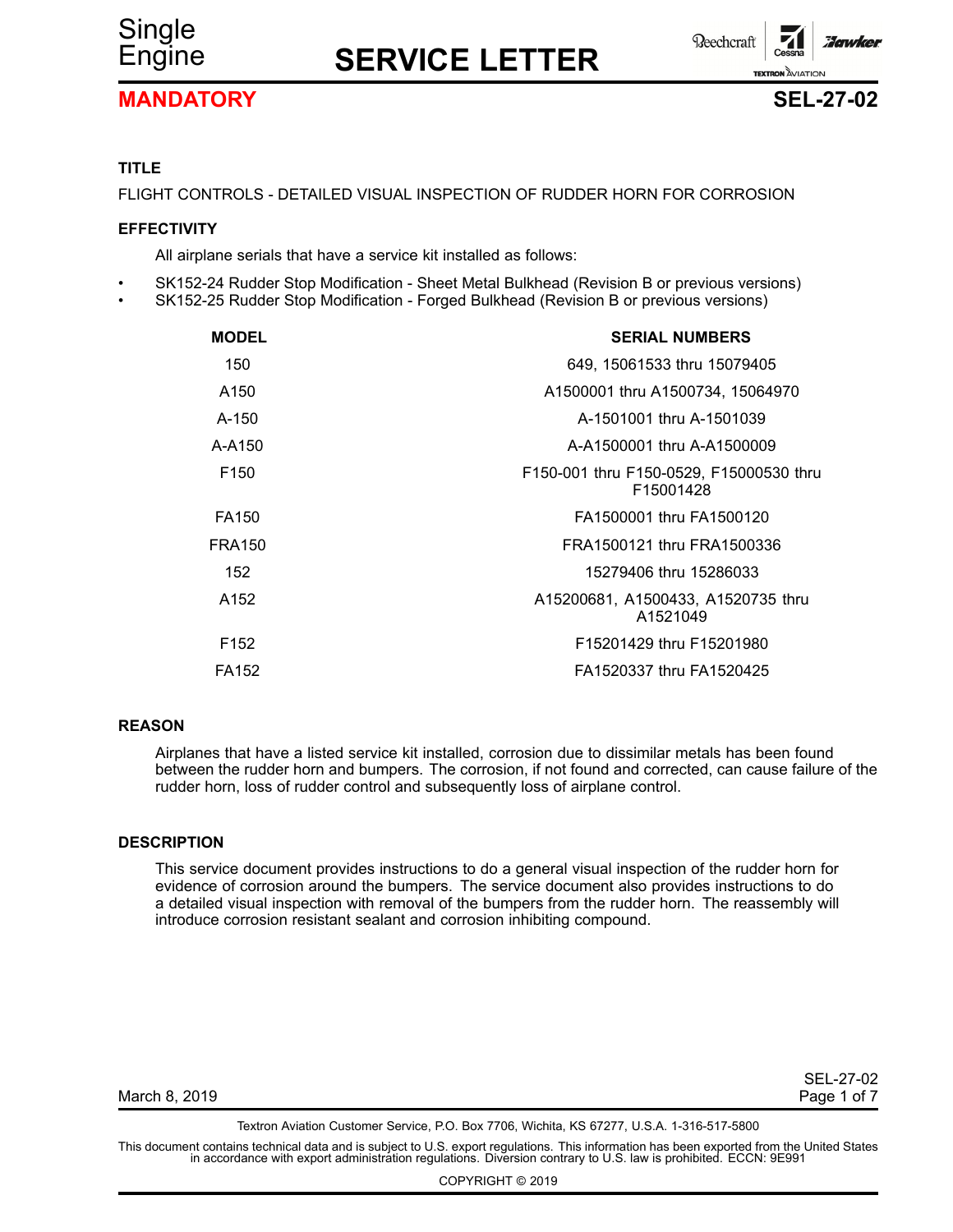# Single

## Engine **SERVICE LETTER**

**MANDATORY SEL-27-02**

**Beechcraft** 

**TEXTRON AVIATION** 

## **COMPLIANCE**

MANDATORY: This service document must be accomplished as follows:

- • Steps 1-2 **General Visual Inspection** must be accomplished in the next 10 flight hours or 30 days, whichever occurs first, and then every 6 months until Steps 3-17 are accomplished.
- • Steps 3-17, **Detailed Visual Inspection/Bumper Removal** must be accomplished at the next annual inspection and no later than March 31, 2020.
	- **NOTE:** At the owners discretion, steps 3-17, Detailed Visual Inspection/Bumper Removal can be accomplished at the initial inspection. It is <sup>a</sup> more intrusive inspection and during the reassembly the corrosion resistant sealant, anodized rivets, epoxy primer, polyurethane paint, and application of corrosion inhibiting compound will provide additional corrosion protection.

A service document published by Textron Aviation may be recorded as *completed* in an aircraft log only when the following requirements are satisfied:

- 1) The mechanic must complete all of the instructions in the service document, including the intent therein.
- 2) The mechanic must correctly use and install all applicable parts supplied with the service document kit. Only with written authorization from Textron Aviation can substitute parts or rebuilt parts be used to replace new parts.
- 3) The mechanic or airplane owner must use the technical data in the service document only as approved and published.
- 4) The mechanic or airplane owner must apply the information in the service document only to aircraft serial numbers identified in the *Effectivity* section of the document.
- 5) The mechanic or airplane owner must use maintenance practices that are identified as acceptable standard practices in the aviation industry and governmental regulations.

No individual or corporate organization other than Textron Aviation is authorized to make or apply any changes to <sup>a</sup> Textron Aviation-issued service document or flight manual supplement without prior written consent from Textron Aviation.

Textron Aviation is not responsible for the quality of maintenance performed to comply with this document, unless the maintenance is accomplished at <sup>a</sup> Textron Aviation-owned Service Center.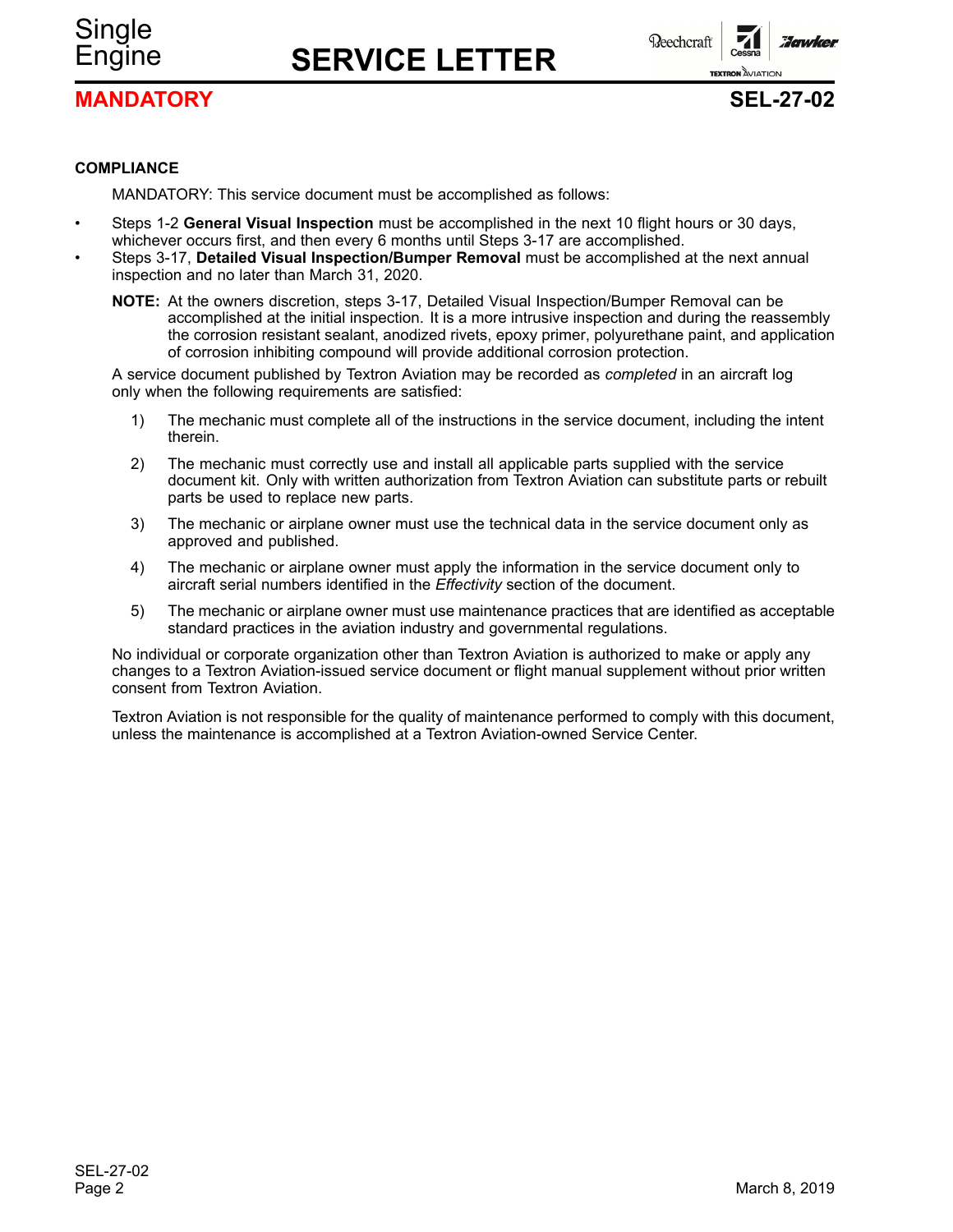

## Engine **SERVICE LETTER**



## **MANDATORY SEL-27-02**

## **CONSUMABLE MATERIAL**

You must use the consumable materials that follow, or their equivalent, to complete this service document.

| <b>NAME</b>                                                                    | <b>NUMBER</b>                                                                                      | <b>MANUFACTURER</b>                                                                         | <b>USE</b>                                                                      |
|--------------------------------------------------------------------------------|----------------------------------------------------------------------------------------------------|---------------------------------------------------------------------------------------------|---------------------------------------------------------------------------------|
| Cor-Ban 23                                                                     | COR-BAN-23<br>(U074098) (12oz<br>aerosol)                                                          | <b>Textron Aviation Parts Distribution</b><br>7121 Southwest Boulevard<br>Wichita, KS 67215 | Corrosion Inhibiting<br>Compound coating                                        |
| Formit-18 Fan                                                                  | Formit-18                                                                                          | <b>Textron Aviation Parts Distribution</b>                                                  | Nozzle for Cor-Ban 23<br>application                                            |
| Type X Sealant                                                                 | U544067S                                                                                           | <b>Textron Aviation Parts Distribution</b>                                                  | For fay and shank sealing<br>during assembly                                    |
| Primer                                                                         |                                                                                                    | Corrosion Resistant K000574 (2oz Kit) Textron Aviation Parts Distribution                   | Preferred corrosion resistant<br>epoxy primer                                   |
| <b>Treatment</b>                                                               | 1132 Touch n<br>Prep Pen)                                                                          | Color Chemical Film 1445846 (Alodine Textron Aviation Parts Distribution                    | To prepare aluminum surface<br>for intermediate primer.                         |
| Isopropyl Alcohol                                                              | <b>TT-I-735</b>                                                                                    | <b>Commercially Available</b>                                                               | Type I Cleaning Solvent for<br>surface cleaning prior to<br>painting            |
| Aluminum oxide<br>paper or cloth (high<br>purity) - 180 and 220<br>or 320 grit |                                                                                                    | <b>Commercially Available</b>                                                               | To remove paint before<br>inspection and surface<br>preparation before painting |
| <b>Extreme Simple</b><br>Green Aircraft and<br><b>Precision Cleaner</b>        |                                                                                                    | <b>Commercially Available</b>                                                               | To be used for cleaning soiled<br>surface                                       |
| Paint, Polyurethane<br>(Top Coat)                                              | Matterhorn White<br>No. 54-19232<br>(or equivalent<br>that meets<br>MIL-C-83286 or<br>MIL-P-85285) | Commercially available                                                                      | Paint top coat                                                                  |
| Rivets (Qnty 6)                                                                |                                                                                                    | MS20470AD4-7A Commercially available                                                        | Anodized rivets to install the<br>bumpers on the rudder horn                    |

**CAUTION:** Do not use any other Simple Green products other than Extreme Simple Green as some have been found to be corrosive.

**NOTE:** Textron Aviation has also tested and approved Cor-Ban 35 and ARDROX AV-8. These products may be used in place of Cor-Ban 23 at the owners discretion.

## **TOOLING**

No specialized tooling is required to complete this service document.

## **REFERENCES**

Cessna Model 150 Series Service Manual

Cessna Model 152 Series Service/Maintenance Manual

SEL-51-01 Standard Practices - Structures - Use of Corrosion Inhibiting Compounds (Original Issue or later revision)

SEB01-1 Rudder Stop Modification (Revision 1 or later revision)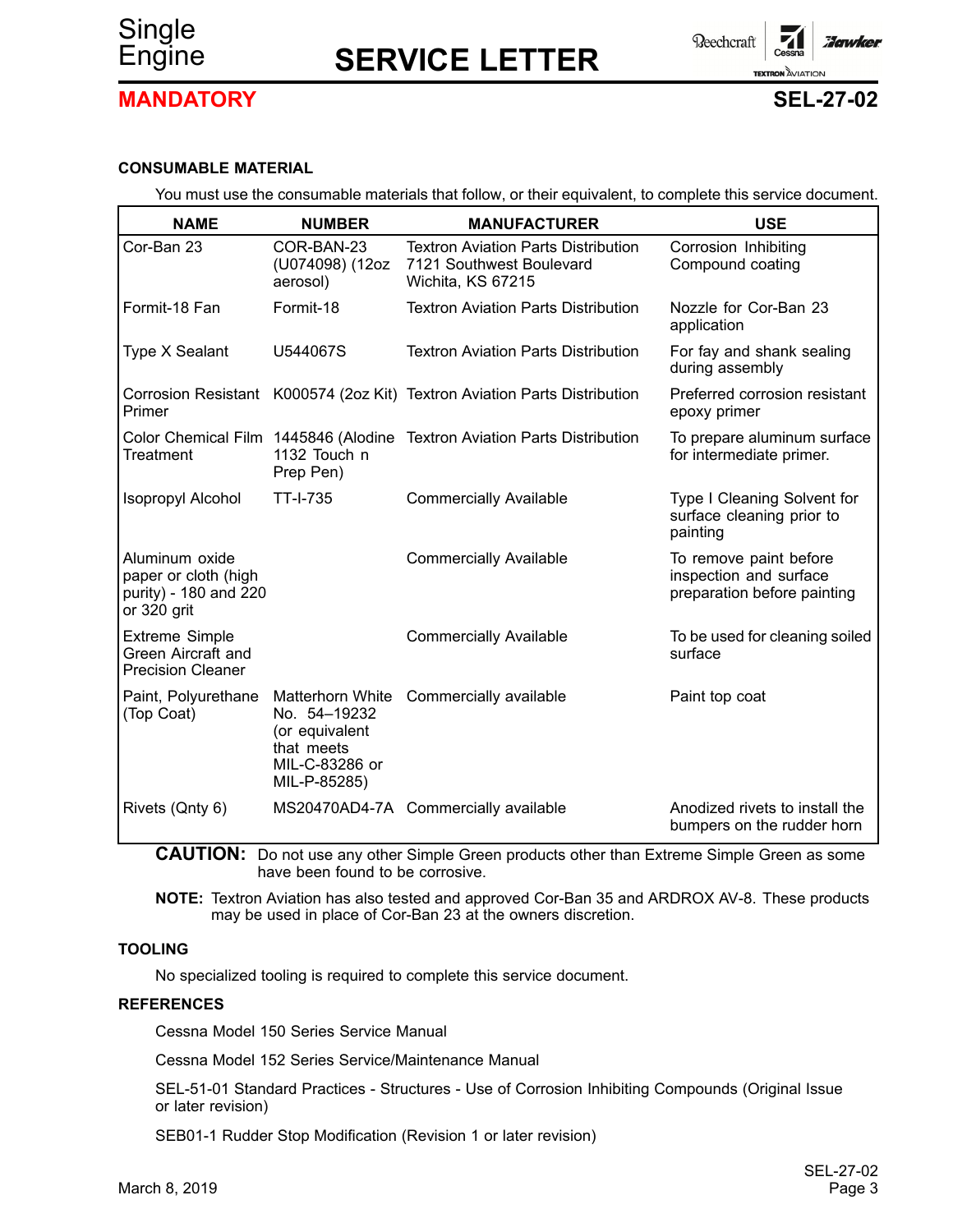

**Beechcraft** 

## **MANDATORY SEL-27-02**

Single

**TEXTRON AVIATION** 

Zonwice

SK152-24 Rudder Stop Modification - Sheet Metal Bulkhead (Revision B or later revision)

SK152-25 Rudder Stop Modification - Forged Bulkhead (Revision B or later revision)

## **PUBLICATIONS AFFECTED**

None

#### **ACCOMPLISHMENT INSTRUCTIONS**

#### **GENERAL VISUAL INSPECTION**

**NOTE:** For illustrations of the rudder horn and bumpers, refer to SK152-24, or SK152-25.

- 1. Clean dirt and grime from the bumpers and rudder horn with an approved aircraft cleaner, such as listed in Consumable Material section of this service letter.
- 2. Do <sup>a</sup> general visual inspection of the rudder horn for corrosion, cracked, bubbled or peeling paint. Pay particular attention to the area where the bumpers contact the rudder horn and the area around each rivet.
	- **NOTE:** A general visual examination of an interior or exterior area, installation or assembly to detect obvious damage, failure, or irregularity. This level of inspection is made from within touching distance, unless otherwise specified. A mirror may be necessary to enhance visual access to all surfaces in the inspection area. This level of inspection is made under normally available lighting conditions such as daylight, hangar lighting, flashlight, or drop-light and may require removal or opening of access panels or doors. Stands, ladders, or platforms may be required to gain proximity to the area being checked
	- A. If there is corrosion, cracked, bubbled, or peeling paint, go to Step 3, Detailed Visual Inspection/Bumper Removal.
	- B. If there is no indication of corrosion, cracked, bubbled, or peeling paint, go to Step 17.

## **DETAILED VISUAL INSPECTION/BUMPER REMOVAL**

**NOTE:** For illustrations of the rudder horn and bumpers, refer to SK152-24, or SK152-25.

- 3. Prepare the airplane for maintenance.
	- A. Make sure that the airplane is electrically grounded.
	- B. Make sure that all switches are in the OFF/NORM position.
	- C. Disconnect electrical power from the airplane.
		- (1) Disconnect external electrical power.
		- (2) Disconnect the airplane battery.
	- D. Attach maintenance warning tags to the battery and external power receptacle that have **"DO NOT CONNECT ELECTRICAL POWER - MAINTENANCE IN PROGRESS"** written on them.
	- E. Attach maintenance warning tag in <sup>a</sup> suitable location that has <sup>a</sup> clear view of the pilot and co-pilot seat that has **"DO NOT MOVE RUDDER PEDALS - RUDDER CABLES DISCONNECTED AND MAINTENANCE IN PROGRESS"** written on it.
	- F. Attach maintenance warning tag to the nose landing gear that has **"DO NOT ROTATE NOSE LANDING GEAR - RUDDER CABLES DISCONNECTED AND MAINTENANCE IN PROGRESS"** written on it.
- 4. At the discretion of the technician, remove the rudder. (Refer to the appropriate Model 150 or 152 Series Service/Maintenance Manual.)
	- **NOTE:** It is recommended to remove the rudder for easier access to the rudder horn and bumpers. The removal is at the discretion of the technician. The steps that follow can be completed with the rudder installed although access will be limited.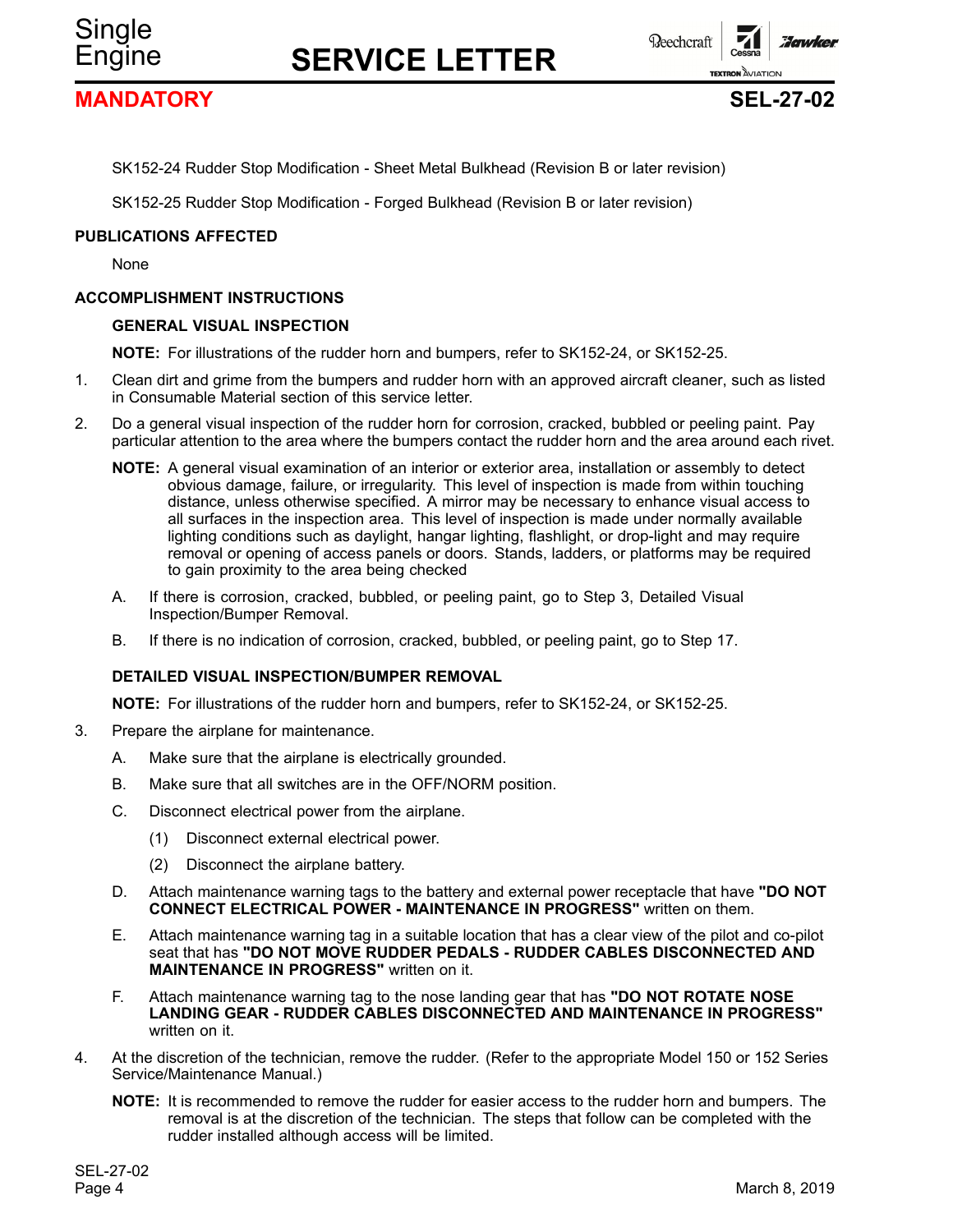

Engine **SERVICE LETTER**



## **MANDATORY SEL-27-02**

- 5. Carefully remove the six MS20470AD4-7A Rivets and remove the two 0433142-2 Bumpers from the rudder horn. Keep the bumpers.
- 6. Clean dirt and grime from the bumpers and rudder horn with an approved aircraft cleaner, such as listed in Consumable Material section of this service letter.
- 7. Remove the paint and primer to expose the bare metal of the rudder horn and bumpers as follows:

**CAUTION:** Do not use low carbon steel brushes on aluminum, magnesium, copper, stainless steel, or titanium surfaces. Steel particles may become embedded in the surfaces and later rust or cause galvanic corrosion of the metal surfaces.

- A. Use 180 grit or finer aluminum oxide abrasive paper, cloth, or pads to remove all paint and primer from the bumpers.
- B. Use 180 grit or finer aluminum oxide abrasive paper, cloth, or pads to remove all paint and primer from the rudder horn in the area the bumpers attach and extend 2 inches forward and Aft.
- C. Use clean dry air to blow off dust and debris.
- D. Use <sup>a</sup> clean cloth wet with isopropyl alcohol to clean the surface.
	- (1) Let the parts dry.
- 8. Do <sup>a</sup> detailed visual inspection of the rudder horn for corrosion, look closely at the area where the bumpers contact the rudder horn and in the rivet holes.
	- **NOTE:** A detailed visual inspection is described as an intensive visual examination of <sup>a</sup> specific structural area, system, installation, or assembly to detect damage, failure, or irregularity. Available lighting is normally supplemented with <sup>a</sup> direct source of good lighting at an intensity deemed appropriate by the inspector. Inspection aids such as mirrors, magnifying lenses, etc. may be used.
	- A. If the rudder horn has moderate or severe corrosion more than 0.010 inch, the rudder horn must be replaced.
	- B. If the rudder horn show signs of light surface corrosion, the area can be reworked as follows:
		- (1) Use 180 grit or finer aluminum oxide abrasive paper, cloth or pads to remove surface corrosion.
		- (2) Remove no more than 0.010 inch of material. If more than 0.010 inch of materiel is removed, the rudder horn must be replaced.
		- (3) If the corrosion cannot be removed without removal of more than 0.01 inch of material, the rudder horn must be replaced.
- 9. Apply primer to the horn and bumpers as follows:
	- A. Use 220 grit or finer aluminum oxide abrasive paper, cloth, or pads to remove all oxidation from the bumper and rudder horn and prepare the surface for good adhesion of the primer.
		- **NOTE:** Removal of naturally occurring oxidation on removed or new parts, even the stainless steel bumper, is necessary for good primer adhesion.
	- B. Use <sup>a</sup> clean cloth wet with isopropyl alcohol to clean the surface.
		- (1) Let the parts dry.
	- C. Apply Color Chemical Film Treatment to the bare aluminum surface.
	- D. Apply Corrosion Resistant Primer following the manufacture directions for application and dry time. (Refer to the applicable Model 150 or 152 Series Service/Maintenance Manual.)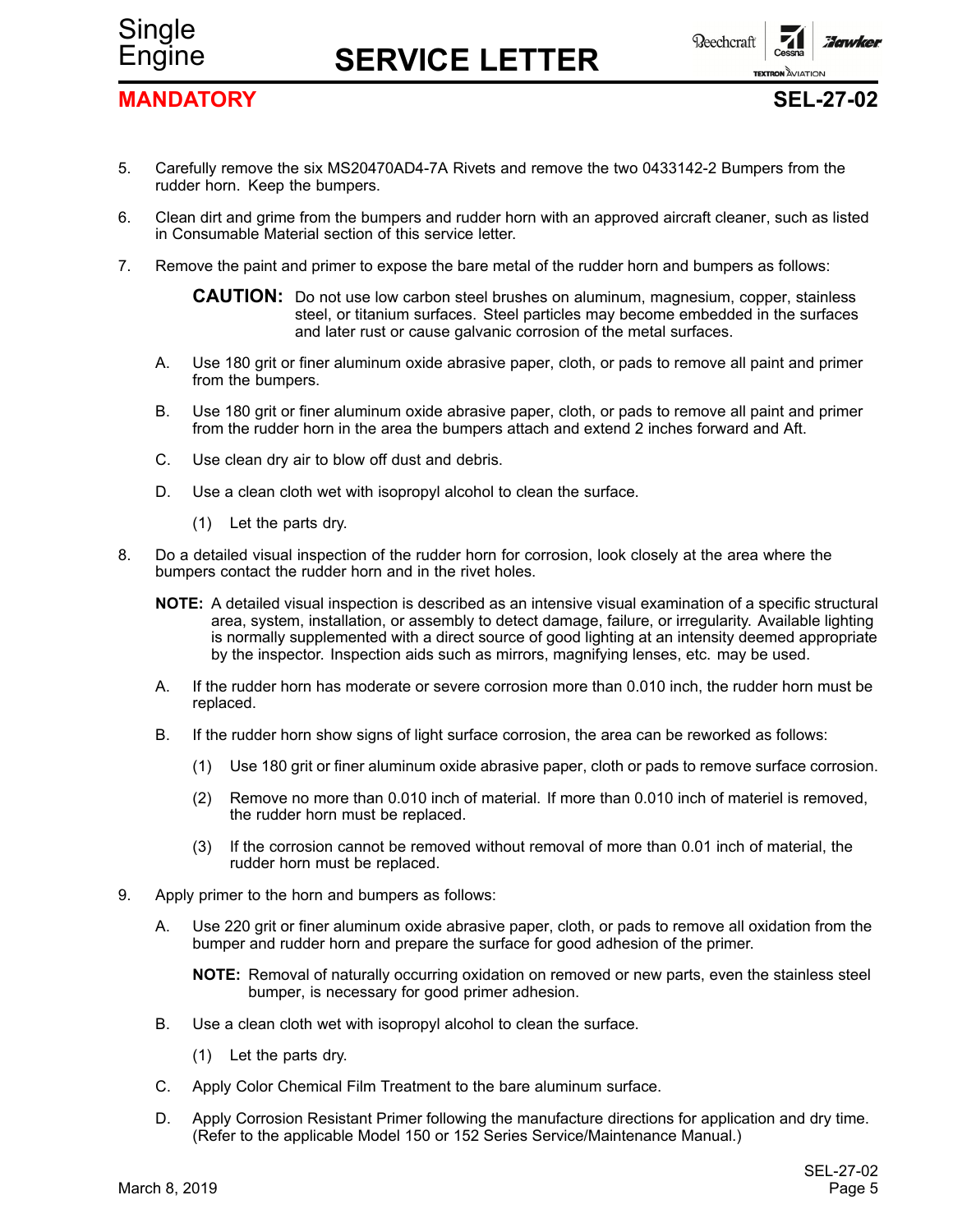## **MANDATORY SEL-27-02**

Single

Engine **SERVICE LETTER**



**TEXTRON AVIATION** 

**Florunkey** 

- 10. Install the bumpers with six MS20470AD4-7A Rivets as follows: (Refer to the appropriate service kit, SK152-24B or SK152-25B or later revision.)
	- **NOTE:** The MS20470AD4-7A Rivets are anodized to help prevent dissimilar metal corrosion. The use of non-anodized rivets can cause dissimilar metal corrosion.
	- A. Fay seal parts before assembly with U544067S (Type X Sealant) with sufficient quantity that when the parts are assembled there is <sup>a</sup> slight squeeze out completely around the part.
	- B. Immediately before the joint is closed, sealant must be applied to one mating surface of the joint with <sup>a</sup> sealant gun, spatula, knife, roller, or other applicable tool. Sufficient sealant must be applied so that the space between the assembled faying surfaces is fully filled with sealant and <sup>a</sup> small quantity is pushed out in <sup>a</sup> continuous bead around the periphery of the joint when the joint is attached.
	- C. A fillet seal is required around the periphery of <sup>a</sup> fay sealed joint, it is not necessary to remove the sealant pushed out if the material which was pushed out is made into <sup>a</sup> small fillet configuration shape before the expiration of the application time.
	- D. Install the fasteners wet with U544067S (Type X Sealant) sufficient so <sup>a</sup> small quantity is pushed out in <sup>a</sup> continuous bead around the periphery of the fastener.
	- E. The entire shank must have <sup>a</sup> layer of sealant and there is to be <sup>a</sup> small quantity of sealant pushed out around the complete periphery of each end of the fastener when installed.
	- F. Unwanted sealant at the fastener ends can be removed. However, to make sure the seal is correct, <sup>a</sup> small, continuous quantity of sealant must stay at the periphery of the fastener ends.
		- **NOTE:** Type X Corrosion Inhibitive Sealants are <sup>a</sup> two-part, synthetic rubber compounds, that cure at room temperature. They are used to seal and coat metal components for protection against corrosion.
	- G. Touch-up the exposed rivet surface with Corrosion Resistant Primer following the manufacture directions for application and dry time. (Refer to the applicable Model 150 or 152 Series Service/Maintenance Manual.)
- 11. Apply polyurethane top coat as follows:
	- A. Wipe the surface with clean wiping cloths wet with solvent.
		- (1) Let the parts dry.
	- B. Apply polyurethane top coat to <sup>a</sup> dry film thickness of 2.0 to 3.0 mils, follow the manufacture's directions for application and dry time.)

**NOTE:** The top coat must meet specification of MIL-C-83286 or MIL-P-85285.

12. Apply Corrosion Inhibiting Compound (CIC) to the bumpers and rudder horn as follows: (Refer to SEL-51-01 Standard Practices - Structures - Use of Corrosion Inhibiting Compounds.)

**NOTE:** SEL-51-01 is <sup>a</sup> resource that provides additional detailed information about the application process of CIC such as equipment, facility, cleaning, masking, and application processes.

- A. Apply the CIC in accordance with the instructions for Application of Corrosion Inhibiting Compounds in SEL-51-01, from the end of the rudder horn, all exposed surfaces of the bumpers and 2 inches past the bumpers.
- B. Mask areas around the rudder horn, rudder cable connection areas to prevent over spray the CIC.

**CAUTION:** Do not allow CIC to get into the rudder cable connections. The rudder cable can become sticky if CIC gets into the connection.

- C. Spray aerosol with extension tube to minimize over spray.
- D. Apply the corrosion inhibiting compound in one full wet coat.
- E. Apply CIC to all surfaces of the bumpers and two inches forward and aft of the bumpers.
- F. Make sure the underside of the bumpers is completely coated with CIC.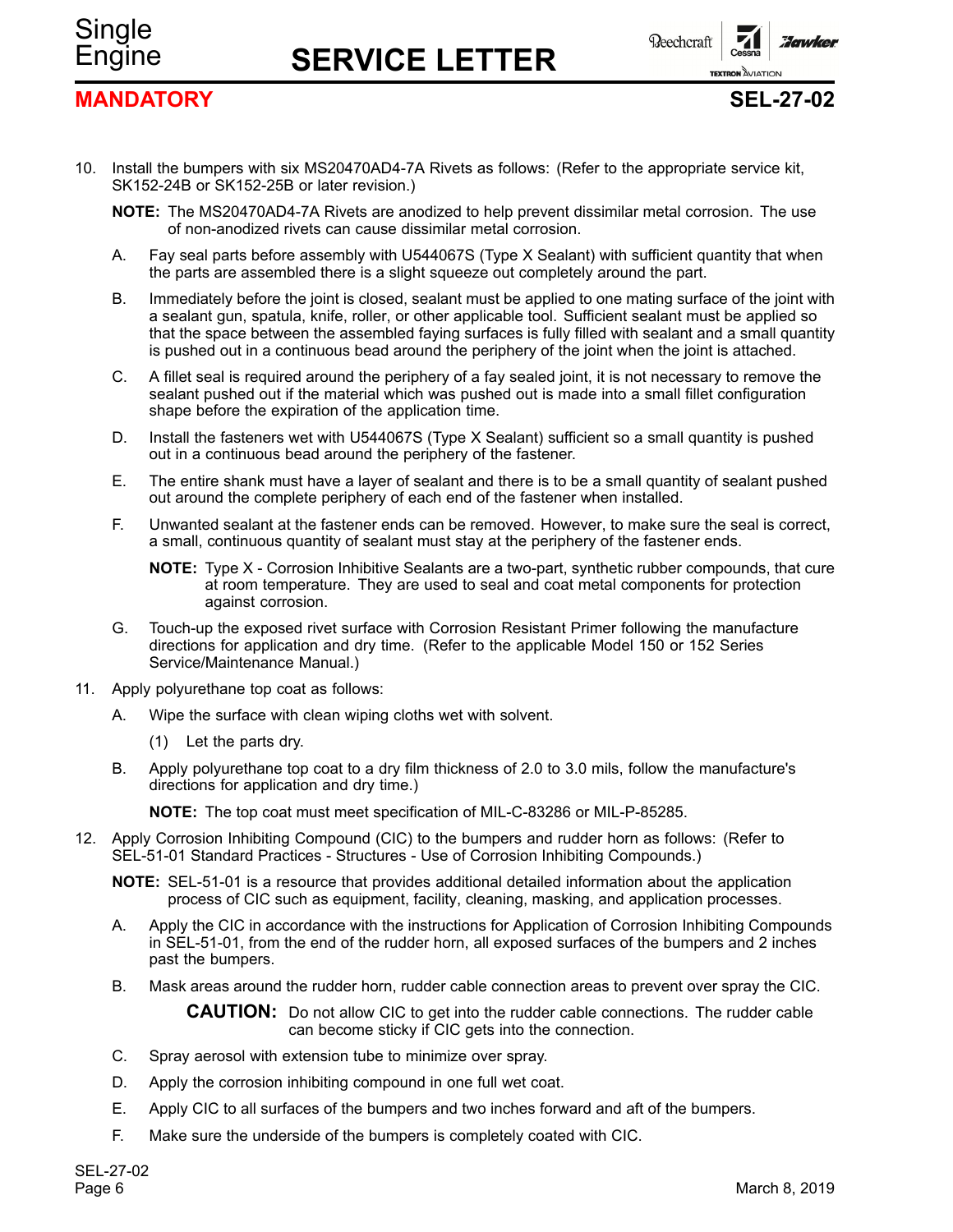## **MANDATORY SEL-27-02**

Single

Engine **SERVICE LETTER**



- G. Some sag/run is acceptable. A spot of significant sag/run needs to be cleaned by MPK (methyl propyl keton) wiping and the corrosion inhibiting compound shall be reapplied.
- H. Wet film thickness of CIC is approximately 1 to 2 mils for Cor-Ban 23.

**NOTE:** The coating should be tack-free after two to three hours.

- I. After the coating is tack-free, remove the masking from around the application area.
- J. Let the coating cure with <sup>a</sup> minimum cure temperature no less than 50 degrees F.
- 13. If removed, install the rudder. (Refer to the appropriate Model 150 or 152 Series Service Manual.)
- 14. Do <sup>a</sup> check of the rudder travel limits and adjust as necessary. (Refer to the appropriate Model 150 or 152 Series Service Manual.)
- 15. Connect the airplane battery.
- 16. Complete the Rudder Horn Inspection Report and email to: *csstructures@txtav.com*.
- 17. Make an entry in the airplane logbook that states compliance and method of compliance with this service document.

## **MATERIAL INFORMATION**

Refer to the Consumable Material section for parts.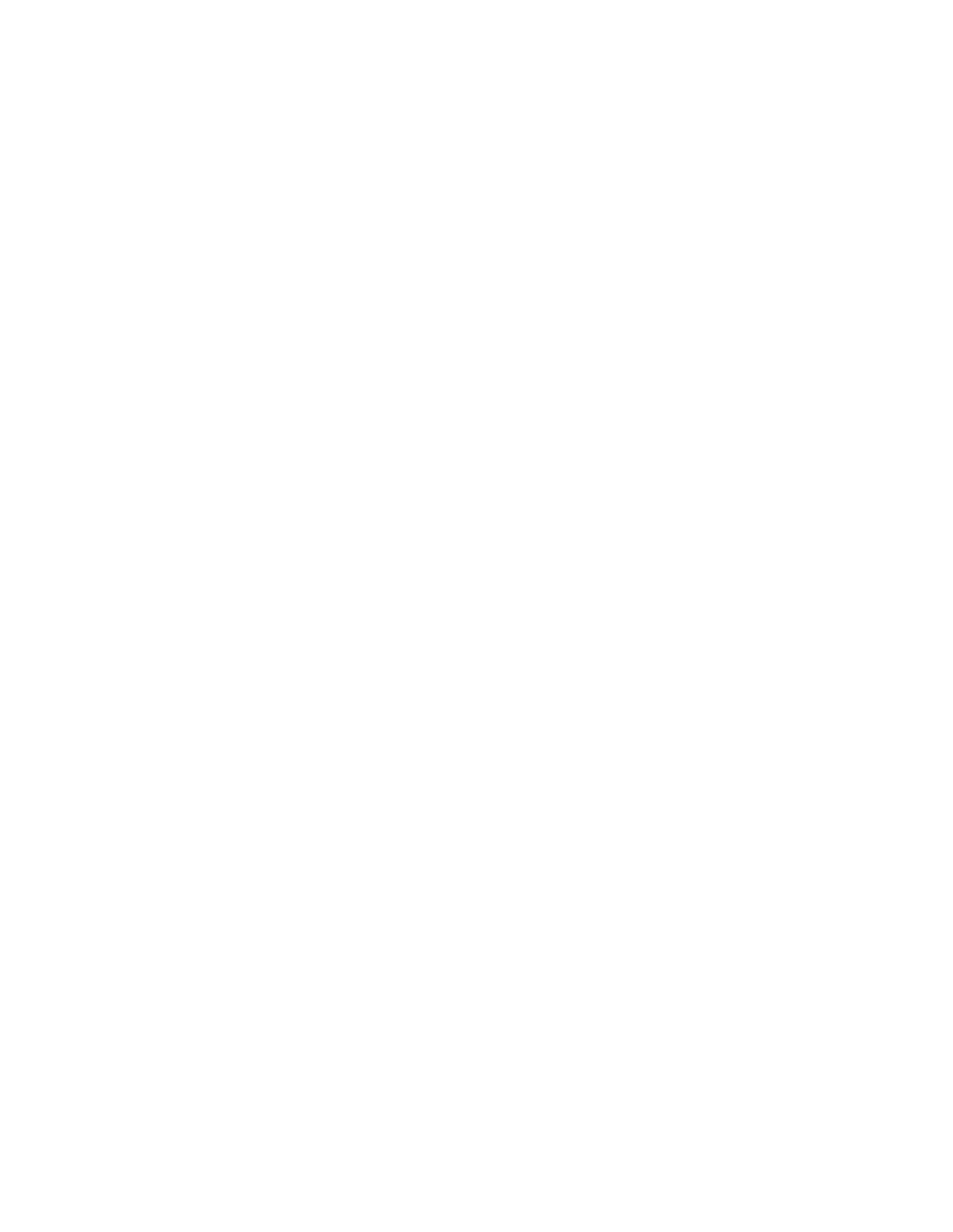# Single<br>Engine

## Engine **ATTACHMENT**

Beechcraft

 $\overline{\phantom{a}}$ Cessna **Hawker TEXTRON AVIATION** 

## **MANDATORY SEL-27-02**

| <b>RUDDER HORN INSPECTION REPORT</b>                        |                                                  |  |  |  |
|-------------------------------------------------------------|--------------------------------------------------|--|--|--|
| Return to: csstructures@txtav.com                           | Page: 1 of _______ Pages                         |  |  |  |
| From:                                                       |                                                  |  |  |  |
| Date:                                                       | Airplane Total Hours:                            |  |  |  |
| Airplane Serial Number:                                     | Date/Hours SK152-24 or SK152-25 (original issue, |  |  |  |
| Airplane Registration:                                      | revision A or B) was installed:                  |  |  |  |
| Owner's Name:                                               |                                                  |  |  |  |
| Owner's Address:                                            |                                                  |  |  |  |
|                                                             |                                                  |  |  |  |
| Owner's Phone Number:                                       |                                                  |  |  |  |
| Facility Name:                                              |                                                  |  |  |  |
| Facility Address:                                           |                                                  |  |  |  |
|                                                             |                                                  |  |  |  |
| Facility Phone Number:                                      |                                                  |  |  |  |
| Corrosion: Yes No (Circle One)                              |                                                  |  |  |  |
| Provide detailed and dimensional descriptions of corrosion. |                                                  |  |  |  |
|                                                             |                                                  |  |  |  |
|                                                             |                                                  |  |  |  |
|                                                             |                                                  |  |  |  |
|                                                             |                                                  |  |  |  |
|                                                             |                                                  |  |  |  |
|                                                             |                                                  |  |  |  |
|                                                             |                                                  |  |  |  |
|                                                             |                                                  |  |  |  |
|                                                             |                                                  |  |  |  |
|                                                             |                                                  |  |  |  |
|                                                             |                                                  |  |  |  |
|                                                             |                                                  |  |  |  |
|                                                             |                                                  |  |  |  |
|                                                             |                                                  |  |  |  |
|                                                             |                                                  |  |  |  |
|                                                             |                                                  |  |  |  |